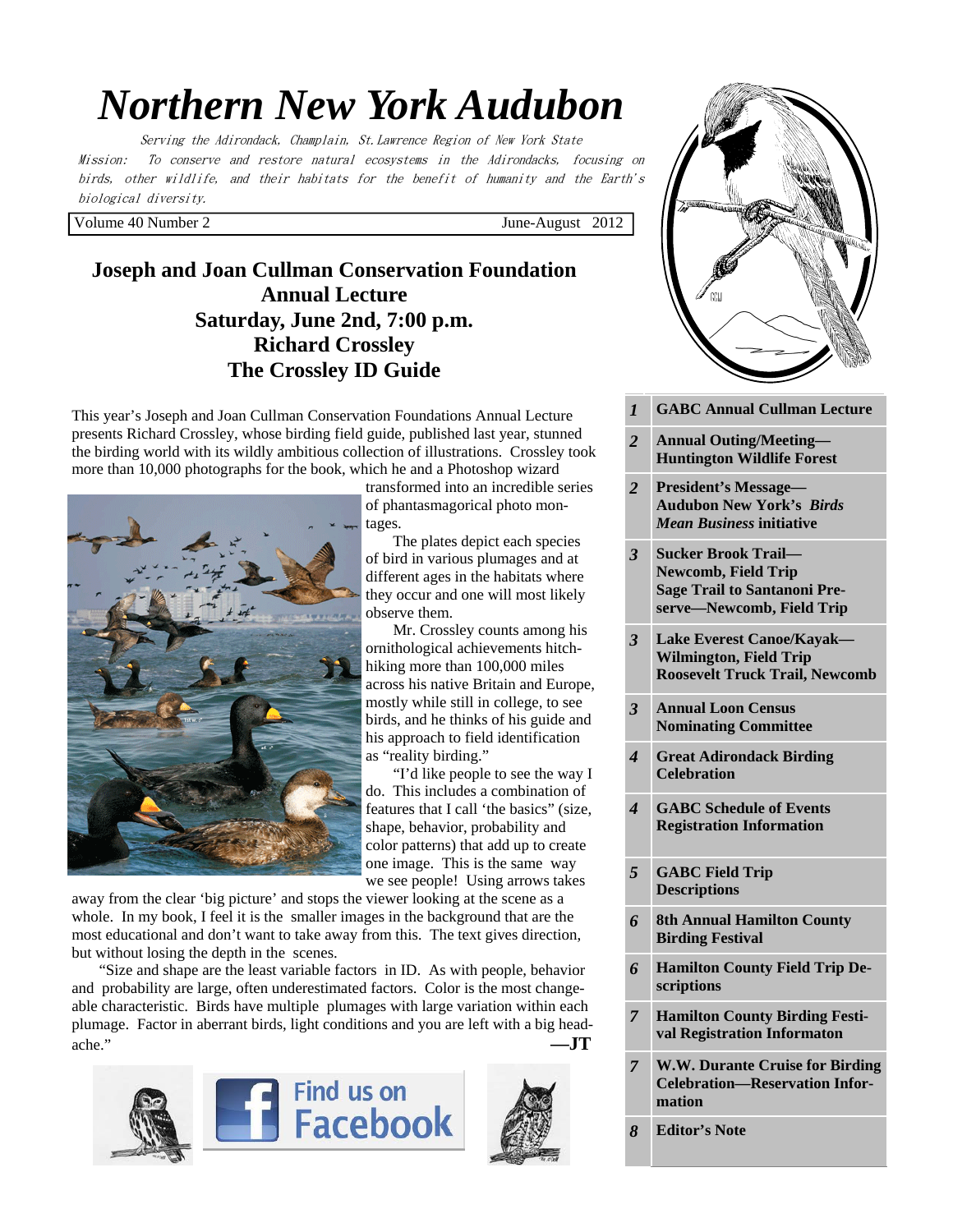**NNYA Northern New York Audubon, Inc.** 

#### **Board of Directors**

**Charlotte Demers President Newcomb (518) 582-2157 Larry Master, PhD Vice-President Lake Placid (518) 645-1545 Leslie Karasin Treasurer Saranac Lake (518) 891-2193 Mary O'Dell Secretary Bloomingdale (518) 354-8235** 

 **Joan Collins** *Long Lake*   **Jorie Favreau, PhD** *Tupper Lake*  **Glenn Johnson, PhD** *Potsdam*   **Brian McAllister** *Saranac Lake*   **Melanie McCormack** *Keene*   **Peter O'Shea** *Fine*   **Angelina Ross** *Canton* **John Thaxton** *Keene* **Pat Thaxton** *Keene* **Leah Valerio** *Tupper Lake*   **Mary Beth Warburton** *Potsdam*   **Eileen Wheeler** *Canton* **Kathleen Wiley** *Keene* 

**Northern New York Audubon, Inc. A chapter of National Audubon Society serving the Adirondack, Champlain and St. Lawrence regions of northern New York, including Clinton, Essex, Franklin, Hamilton and St. Lawrence counties.** 

*Correspondence and Membership Information* **Northern New York Audubon PO Box 488 Keene Valley, New York 12943-0488** 

**John Thaxton, Newsletter Editor PO Box 488 Keene Valley, NY 12943-0488** 

**NNYA Web Site: www.nnya.org Charlotte Demers, Web Master**

*Northern New York Audubon Newsletter* **is published by Northern New York Audubon, Inc.** 

**Vol. 40 No. 2** 

# **Annual Outing/Meeting Saturday, July 28th, 2012, 9:00 a.m. Huntington Wildlife Forest Newcomb, NY**

Spend a day with NNYA friends and their families while paddling on Fishing Brook on the Huntington Wildlife Forest in Newcomb. We will meet at 9:00 am at the Adirondack Interpretive Center in Newcomb, New York. From there we will caravan to the brook access point on Huntington Wildlife Forest. The brook is flat water and an easy paddle going from HWF into the recently acquired conservation easement to the west. Depending on how busy the beavers have been there may may be a spot where we need to exit the boats to navigate around a beaver dam. The brook meanders through forest and marsh with some interesting back bays to explore.and we will reach the turn around point about 1.5 miles upstream. Herons, bitterns, blackbirds, warblers, sparrows and waterfowl will make up our avian encounters. Those with a NYS fishing license are welcome to paddle, bird and fish - an Adirondack Trifecta. We will paddle and bird until about noon and then head over to the picnic area at the AIC and hold a brief meeting that will include a synopsis of our accomplishments over the year. There will be canoes and kayaks available for those that do not have access to one. Just let Charlotte know ahead of time so she can have them available at the access point. **Bring:** lunch, snacks, beverages, binoculars and (hopefully) sunscreen

**Register:** Call Charlotte Demers at (518) 582-2157 **Directions:** 

 **From the north and east of Newcomb**—Take I-87/The Northway to Exit 29, North Hudson; Turn left off the exit ramp and follow Blue Ridge Road (Essex County Route 84) approximately 18 miles to Junction with 28N; Follow 28N 6 miles through Newcomb and turn right into Adirondack Interpretive Center (across from stone-walled cemetery).

**From north and west of Newcomb—**Take Route 30 south through Tupper and Long Lake; at the junction of Routes 28 and 28N (Hoss' Store on left, Stewarts across on left) turn left on 28N to Newcomb (about 13 miles) and turn left into Adirondack Interpretive Center (across from stone-walled cemetery).

# **President's Message**

Congratulations to the successful grant recipients of NNYA and Joseph and Joan Cullman Conservation grants. While all the applications had merit, I am sure you will agree when you see the selections that the board did an excellent job in choosing some worthwhile projects. Thanks to everyone who applied and we hope that NNYA is able to continue to fund these conservation and education projects in our region.

 I would like to share with you some information taken from Audubon New York's (ANY) recent press release. ANY is launching a campaign to highlight the economic potential of bird watching to businesses and local governments. According to the Fish and Wildlife Service, an estimated 3.8 million bird watchers in the state generate \$1.6 billion in ecotourism revenue annually. The new "Birds Mean Business" initiative is designed to show businesses and municipalities that bird watchers are spending money locally, and to spur new strategies and promotional assistance for state and local governments to capitalize upon this growing revenue stream. The campaign features calling cards, the purpose of which is twofold; 1) Highlight the economic impact of ecotourism locally by showing how many people travel throughout the state to watch birds and 2) Inspire businesses, local governments, chambers of commerce and tourism promotion agencies to develop strategies to market themselves as destinations for bird watchers. The idea is that birders will leave behind these calling cards with local businesses, municipal officials, etc. in places they visit to watch birds in the coming year. The entire press release, with photos of the cards and info on how to get some, is available on the ANY web site at http://ny.audubon.org/newsroom/news-stories/2012/birds-mean-business.

**—Charlotte Demers**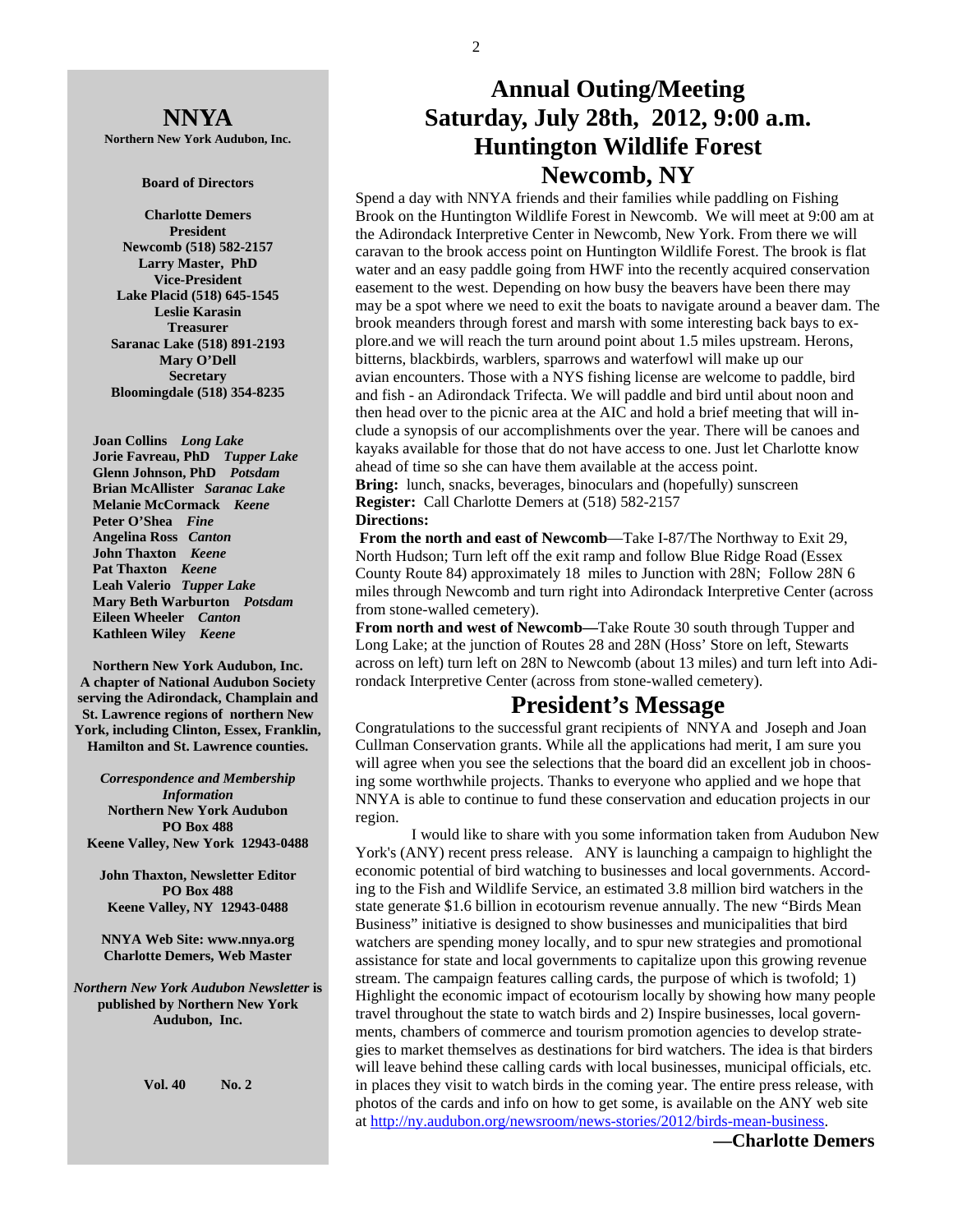## **Saturday, June 2nd, 2012, 7:00 a.m. Sucker Brook Trail Newcomb**

This 1.0-mile mostly flat trail runs along the outlet to Rich Lake providing opportunities to glimpse mink and otter in the open water. The surrounding hardwood forest is a great place to spot pileated woodpeckers. There are some open areas including an abandoned beaver pond that is a great spot for kingbirds and flycatchers.

**Time:** 7:00 a.m.

**Meet:** At the Adirondack Interpretive Center, 5922 State

Route 28N, Newcomb, NY **Leader:** Jennifer Yantachka

**Registration:** Call the AIC at (518) 582-2000

**Bring:** Appropriate layers of apparel, sturdy footwear, water and insect repellent.

# **Saturday, July 7th, 2012, 9:00 a.m. Sage Trail to Santanoni Preserve Newcomb**

Easy to moderate hike from the AIC to the 12,500 acre Santanoni Preserve. An additional hike up the Santanoni Road will bring us to some old buildings at the farm including a beautiful creamery and some great old fields and orchards that we can bird and explore. We will hike out to the Santanoni parking lot where vehicles will be available to bring us back to the AIC. Plan on 3-4 hours with 4 miles of hiking.

**Time:** 9 a.m.

**Meet:** At the Adirondack Interpretive Center, 5922 State Route 28N Newcomb, NY

**Leader:** Charlotte Demers

**Registration:** Email to cdemers@frontiernet.net or call the AIC at (518) 582-2000

Bring: Appropriate layers of apparel, sturdy footwear, water and insect repellent.



#### *Hermit Thrush*

## **Saturday, August 4th, 2012, 9:00 a.m. Roosevelt Truck Trail Newcomb**

Description: This is a lovely grass and moss covered road that connects Blue Ridge Road and 28N. The trail has some brook crossings, passes through a spruce plantation, white pine forest and some young hardwoods as it goes up and down between ridges. Boreal species have been seen in the conifer sites along the trail. The trail is hilly but easy and maybe damp so appropriate footwear is recommended. Plan on 3 hours of easy to moderate hiking.

**Time:** 9:00 am

**Meet:** At the Adirondack Interpretive Center, 5922 State Rt. 28N Newcomb, NY

**Registration**: Email to cdemers@frontiernet.net or call the AIC at (518) 582-2000

**Leader:** Charlotte Demers

**Bring:** Appropriate layers of apparel, sturdy footwear, water and insect repellent

## **Lake Everest Canoe/Kayak Wilmington, July 13th, 2012**

Lake Everest is the damned up part of the W. Branch of the Ausable River in Wilmington. If one puts in at the town beach and paddles upstream the water remains deep enough to paddle through some very birdy territory before becoming white water. The songs of veeries sometimes fill the air of an evening, we paddle beneath an osprey nest and usually see eastern kingbirds feeding young. The current is quite gentle, which makes for a relaxing paddle. **Leaders:** Pat & JohnThaxton

**Meet:** Lake Everest Beach (left side)

**When:** Friday, July 13th, 5 p.m.

**Bring:** Canoe/Kayak and paddles, PFDs, clothing for the weather and binoculars.

**Contact:** Pat & John @576-4232 or jpthax5317@gmail.com.

## **Recruit a young person to participate in the Annual Loon Census on Saturday, July 21st from 8-9a.m.**

Help the Wildlife Conservation Society (WCS) look for loons, and bring a young person with you to share in the experience! This year Northern New York Audubon is partnering with WCS to engage more young people in this field conservation opportunity. This year's Annual Loon Census is on Saturday, July 21st, from 8-9a.m. To sign up or learn more, please email adkloon@wcs.org or call 518-891-8872. For full details about the Annual Loon Census, visit www.wcsadirondacks.org.

## **Nominating Committee**

## **For Board of Directors: Alan Belford**

Members can vote for officers on June 2nd at the VIC.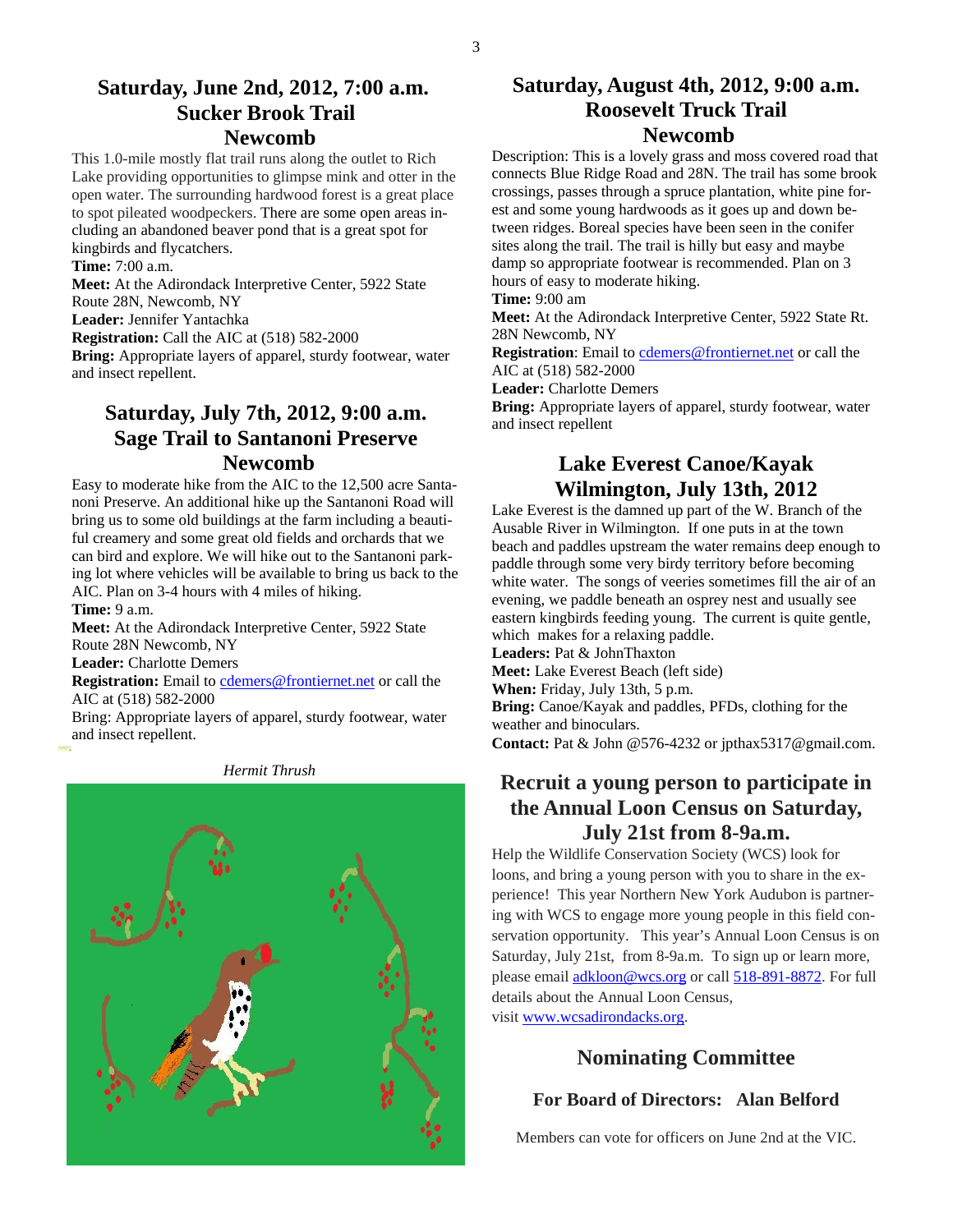**The 10th Annual Great Adirondack Birding Celebration June 1-3, 2012 at the Paul Smith's College VIC, Paul Smiths, New York Sponsored by:**  *Adirondack Park Institute Northern New York Audubon Paul Smiths College Adirondack Birding Center at Paul Smith's College VIC Wild Birds Unlimited White Pine Camp Bookman Design Mac's Canoe Livery* 

## **Schedule of Events**

### **Friday, June 1**

 9am-5pm: Check In/Registration/Materials(VIC Front Desk) (Benefit Raffle items on display all day(VIC Lobby).

## **9am-5pm: Bird Photography Essentials**

**John DiGiacomo & Ed Sambolin** 

Cost \$75 – preregistration required

Our goal during this intensive one-day workshop is to provide you with the necessary tools to improve your bird

photography. Instruction will take place both in the classroom and field, and will cover a wide range of topics including:

- What makes a strong composition
- Camera settings
- The use of Fill Flash for natural looking images
- The importance of backgrounds

• Steps necessary for capturing birds in flight and bird behavior

• The basics of backyard bird photography set-ups

• Photographing from your canoe

A digital camera with some basic working knowledge of it, is required. Expect short walks over moderate terrain while carrying your gear.

#### **9am-4pm: Birding Across the Adirondacks field trip Cost** \$50(max 15 participants). Participants leave the

VIC for an all-day field trip "down the mountain" to the beautiful shoreline of Lake Champlain in search of

migratory birds. This new field trip will feature stops at many birding hotspots as we look at a cross-section

of bird life from high elevation to low. Return to VIC at 4pm (preregistration required-bag lunch included) Friday dinner on your own

**7-8:30pm: Dessert/Coffee Reception/VIC Great Room**. Come meet other participants and talk birds!

**9-10:00pm: Owl Walk at the VIC** (preregistration required) **Saturday, June 2** 

**6am-7am: Coffee, tea, bagels, juice, snacks - VIC Lobby**

**7am-11:30am: Field trips (preregistration required):**  Bloomingdale Bog Whiteface Mountain(additional \$ for Toll Rd) Madawaska Pond Intervale Lowlands Little Clear Pond for Loons(canoes supplied) Beginnner Birding@ the VIC Spring Pond Bog **9am-4:30pm: Vendors at the VIC(Great Room) 11:30am-1:30pm- Catered lunch at the VIC(Sunspace Gallery**) **1:30pm-4:30pm: Afternoon workshop-TBA** Saturday Dinner on your own **7pm-8pm Keynote Speaker at the VIC Richard Crossley:** Photographer/Author of Crossley ID Guides-Eastern Birds http://www.crossleybooks.com/ **8pm: Dessert/Coffee Reception and Benefit Drawing/VIC Sunday, June 3 6am-7am: Coffee, tea, bagels, juice, snacks** – VIC (Lobby) **7am-11:30am: Field trips....Repeat of Saturday trips** (preregistration required)

## **Registration Information\*\***

Registration opens May 1, 2012 Call 518-327-6241 for information

\*\*Registration forms will be available to print and fill out for mailing on May 1, 2012

**Costs:** 

**Three(3) day registration - \$110 per person**(includes: Friday owl walk, 2 field trips Sat & Sun, Sat lunch, Sat afternoon workshops, dessert receptions Fri & Sat, Saturday Keynote lecture)

#### **Bird Photography Essentials (additional charge) - \$75 Birding Across The Adirondacks- Friday field trip (additional charge) - \$50**

Saturday only registration(morning field trip, lunch, afternoon workshop, evening lecture) - \$85

Sunday only registration(morning field trip) - \$40

Saturday evening dessert/coffee reception and lecture - \$10 (Northern New York Audubon Society &

Adirondack Park Institute Members \$5)

Adirondack Park Institute membership (Optional) - \$35

(Adirondack Park Institute 2012 members receive a

10% discount on registration)

Northern New York Audubon Society members receive a 10% discount on registration

**Make checks payable to: "Paul Smith's College VIC"** 

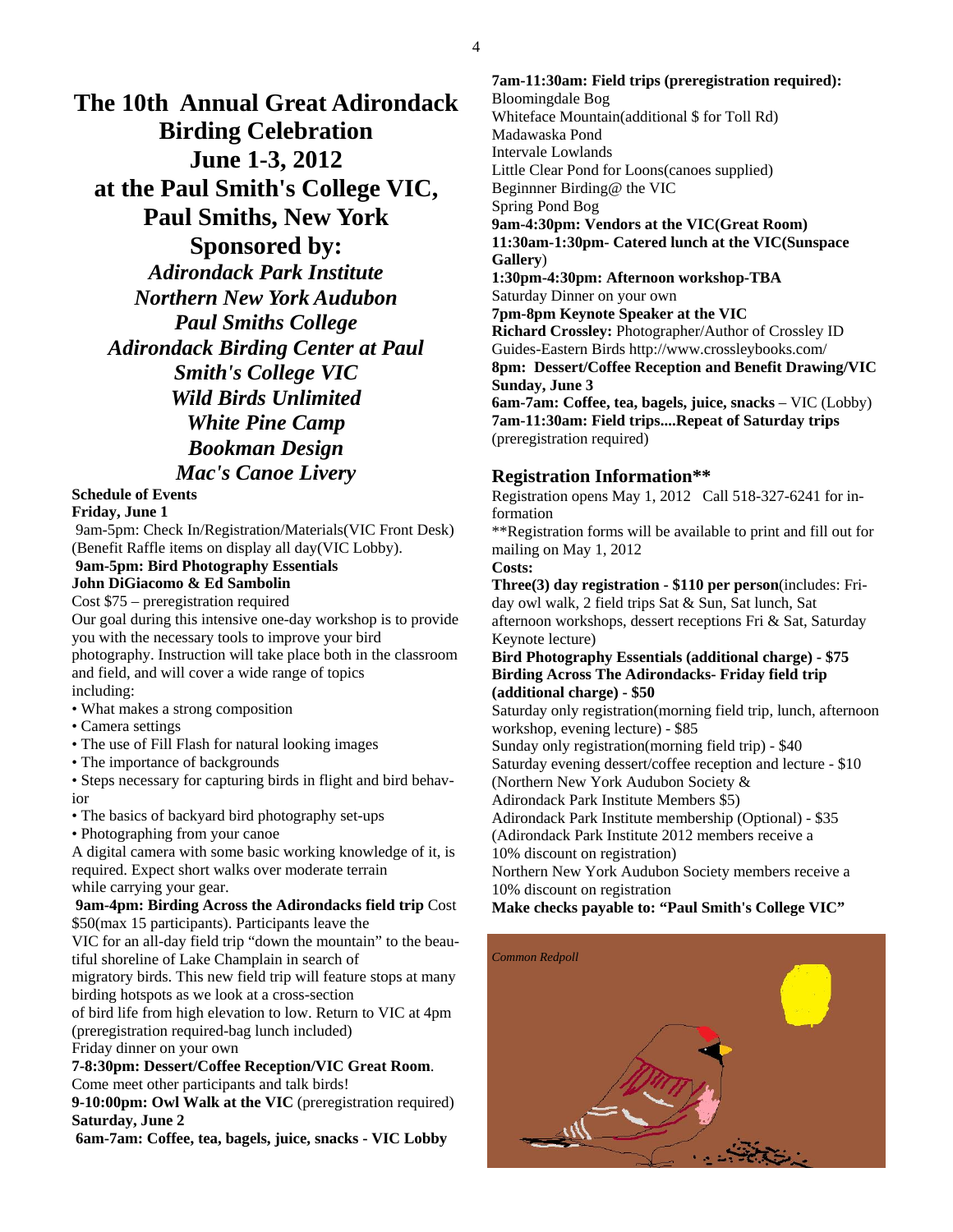# **Field Trip Descriptions**

## **Paul Smith's College Visitor Interpretive Center (VIC)**

Designated an Important Bird Area by the American Bird Conservancy, the Paul Smith's VIC property contains every habitat type found in the Adirondack Park with the exception of alpine vegetation. Included on the property is a 60-acre marsh, five ponds, several brooks and swamps, bogs, fens, and varied forest types; most notably northern boreal forest. The 14-mile trail system traverses a variety of habitats with extensive boardwalks through wetland ecosystems. Common sightings at the Paul Smith's VIC include: Wood Duck, American Black Duck, Great Blue Heron, American Bittern, Olivesided Flycatcher, Yellow-bellied Flycatcher and Black-backed Woodpecker. Warblers include (Yellow) Palm Warbler, Northern Parula, Blackburnian Warbler, Black-throated Blue Warbler, Blackthroated Green Warbler and Nashville Warbler. Other sightings may include Gray Jay, Boreal Chickadee, and Wilson's snipe, Broad winged Hawk, Hooded Merganser and Ring - necked Duck.

#### **Birding Across the Adirondacks (Friday Only)**

Trip Description: Participants leave the VIC for an all-day field trip "down the mountain" to the beautiful shoreline of Lake Champlain in search of migratory birds. This new field trip will feature stops at many birding hotspots as we look at a cross-section of bird life from high elevation to low. Return to VIC at 4pm. (Preregistration required, bag lunch included, \$50 fee)

## **Beginner Birder Workshop at the Paul Smith's College VIC**

Workshop Description: You probably feed the birds in your backyard and enjoy the beauty they bring, but lately you've been asking yourself what the other birds are that visit the trees in your neighborhood during the spring and summer months. Well now's the chance to start learning those birds! Our Beginner Birder Workshop will take you step-by-step through the intricate lives of birds. Leaders will introduce field identification and song identification skills in a relaxed manner so you can fully absorb the intricacies of the lives of birds.

#### **Bloomingdale Bog / Bigelow Road**

Trip Description: This is great habitat for boreal species. The area encompasses a bog and cedar woods with sedge marsh and coniferous woods. Sightings may include: Boreal Chickadee, Gray Jay, Black-backed Woodpecker, Palm Warbler, Yellow-bellied Flycatcher, Olive-sided Flycatcher, Alder Flycatcher, Rubycrowned Kinglet, Cape May Warbler, Bay-breasted Warbler and Lincoln's Sparrow.

#### **Intervale Lowlands**

Trip Description: This 135 acre farm, soon to be a nature preserve, includes 8,600' of frontage on the West Branch of the Ausable River in Lake Placid. With a mixture of young boreal forest and open fields, the "farm" is home to 17 species of breeding warblers (Mourning Warbler is common and Cape May Warbler was confirmed nesting during the last atlas), 5 species of nesting woodpeckers (including Black-backed), Brown Thrasher, Indigo Bunting, Lincoln's Sparrow, Alder Flycatcher, Turkey, Woodcock, Ruffed Grouse, & etc; American Bitterns nest across the street and Olive-sided Flycatcher and Rusty Blackbirds visited last June. Nest boxes/platforms were put up for Ospreys, Kestrels, Bluebirds, Flickers, Hooded and Common Mergansers, Chickadees, and *Black Scoter* 

**Great Adirondack Birding Celebration** Barred and Saw-whet Owls. Bald Eagles fish the river on a weekly beginning to be and Bob and Bob and Bob and Bob and Bob and Bob and Bob and Bob and Bob and Bob and Bob and Bob and Bo basis. Resident mammals include: Beaver, Coyote, Deer, and Bobcat; Moose, Bear, and Otter visit occasionally.

#### **Little Clear Pond for Loons**

Trip Description: Little Clear Pond is a haven for common loon with crystal clear water and healthy food sources for growing loon families. Dr. Nina Schoch is a wildlife veterinarian at BioDiversity Research Institute. She coordinates their Adirondack Center for Loon Conservation in New York's Adirondack Park. Dr. Schoch's research has focused on using Adirondack common loons as a sentinel species to better understand the impact of environmental contaminants on aquatic ecosystems. Schoch will lead us on a graceful, and educational paddle in search of these beautiful symbols of Adirondack wilderness. Canoes will be furnished, but you may bring your own canoe or kayak for this field trip.

#### **Madawaska Flow**

Trip Description: Madawaska has been a favored boreal birding area for a half-century or more. The area encompasses conifer forest, mixed hardwood forest, a variety of wetlands, as well as Madawaska Pond. Sightings may include: (Yellow) Palm Warbler, Lincoln's Sparrow, Sharp-shinned Hawk, Black-backed Woodpecker, Gray Jay, Boreal Chickadee, Northern Parula, Yellow-bellied Flycatcher and Olive-sided Flycatcher. As the habitat changes to white pine forest, the Brown Creeper can be found nesting behind loose bark. Madawaska Pond may have Green-winged Teal, American Bittern and Bald Eagle.

#### **Spring Pond Bog**

Trip Description: Join researcher Angie Ross (NYSDEC) to explore one of the largest peat land complexes in New York State. Spring Pond Bog is the second largest open expanse of peat land in New York and contains a patterned peat land with ridges (strings) and wet depressions (flarks). On this field trip, participants should see/hear most of the more common lowland boreal birds (Gray Jay, Olivesided Flycatcher, Yellow-bellied Flycatcher, Boreal Chickadee and woodpeckers), and may see some of the less common species such as the Tennessee warbler or the spruce grouse. Trip includes bushwhacking in boggy areas and thick spruce/fir/tamarack stands. Wear sturdy boots, as it is often wet to very wet underfoot. No rain pants please (sound may startle certain species).

#### **Whiteface Mountain**

Trip Description: The trip will begin with a flat, easy walk around Lake Stevens Tree Trail at the Whiteface Mountain Memorial Highway toll house. Then participants will carpool up the toll road, stopping at pull-offs and searching for mountain birds. Sightings may include: Bicknell's Thrush, Blackpoll Warbler, Yellow-bellied Flycatcher and Boreal Chickadees.

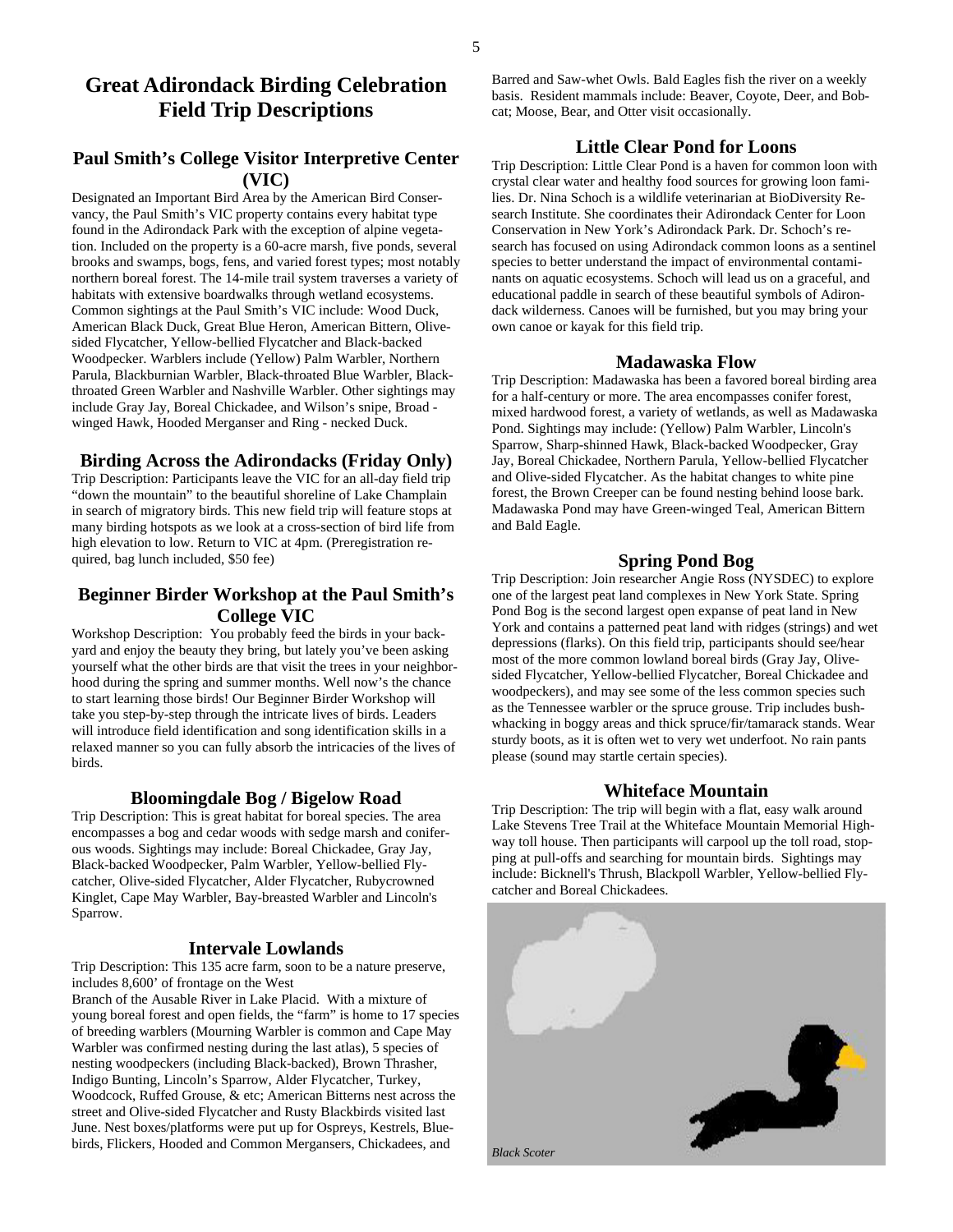# **8th Annual Hamilton County Birding Festival Schedule of Field Trips and Events**

## **Friday June 8, 2012**

**WALK: Inlet 7:00 a.m. GUIDE:** Joan Collins **LIMIT:** 20 participants **EVENT LENGTH:** 1.5 hours **MEET:** Raquette Lake Common School Parking Lot, northeast corner of Route 28 & County Road 2 in Raquette Lake. **DIRECTIONS:** From Inlet: drive 11 miles east towards Raquette Lake, school is on the left past County Road 2. From Blue Mountain Lake: Drive 13 miles west on Route 28 towards Raquette Lake. School is on the right (north) side of Route 28, before County Road 2.

#### **WALK: Raquette Lake Rail Bed / Bog, Raquette Lake, 10:00 a.m.**

**GUIDE**: Joan Collins Limit: 20 participants

**EVENT LENGTH**: 2 Hours

**MEET:** Trailhead for Shallow Pond at the Browns Tract Upper Pond. The start of the walk is across the road from the trailhead, south side of Uncas Road.

**DIRECTIONS:** From the village of Raquette Lake, head north on County Road 2 through the village. Turn left onto Uncas Road and follow 2.9 miles to the Shallow Lake trailhead next to Upper Browns Tract Pond.

#### **WALK: G-Lake, Morehouse ( Piseco ) 2:00 p.m.**

**GUIDES:** Mary Ellen Blakey & Jamie Taft **LIMIT:** 20 participants **EVENT LENGTH:** 1.5 hours

**MEET:** Intersection of Route 8 & the road (G-Lake Road) that leads into G-Lake. See directions below.

**DIRECTIONS:** From the East: Follow Route 8 west approximately 5.3 miles from the intersection of Route 8/Route 10 on the western end of Piseco Lake. From there you will

take an unmarked dirt road.turning to the right (North) just past the Arietta/ Morehouse Town line, marked with a sign. Follow the dirt road for 2 miles and watch for the boulders at the end of the road that mark the beginning of the trail.

#### **WALK: Forked Lake Road, Long Lake 2:00 p.m.**

**GUIDES:** William Labes & Jerry Roberts **LIMIT**: 20

**EVENT LENGTH**: 3 hours

**MEET**: Forked Lake Campground Parking Lot. Enter the campground from North Point Road.

**DIRECTIONS:** From the intersection of Route 28N & 30 (Hoss's Country Corner/ Stewarts) in Long Lake, travel Route 30 south for 3 miles and make a right onto North Point Road. Drive another 3 miles to the entrance of Forked Lake Campground on the right (north) side of the road. Continue for another 2 miles in towards the campsite, and meet in the large parking lot.

## **Saturday June 9, 2012**

**HIKE: Blue Mountain, Indian Lake, 3:00 a.m.**  *THIS IS AN EXTREMELY STRENUOUS AND DIFFICULT* 

#### *CLIMB TO THE SUMMIT OF BLUE MOUNTAIN*  **GUIDE:** Joan Collins

**LIMIT**: 10 Participants

**EVENT LENGTH**: 5-6 Hours

**BRING: FLASH LIGHT or HEAD LAMP**, Breakfast/Snacks/ Coffee, Bug Repellant, (netting or bug shirt suggested), water, lunch, binoculars, raingear.

**MEET**: DEC Trail Head / Parking Lot for Blue Mountain on Rte 30.

**DIRECTIONS:** 1.5 mi. N on Rte 30, from the intersection of Rte 28 & 30 in Blue Mountain Lake. (½ mi past the Adirondack Museum) **\*PRE-REGISTRATION REQUIRED: Call 800-648-5239 Mon-Fri, 9AM-4PM** 

#### **HIKE: Fiddler's Pond Hike, Piseco 7:00 a.m.**

**GUIDES:** Mary Ellen Blakey & James Taft

**LIMIT:** 12 participants

**EVENT LENGTH**: 5-6 Hours

**BRING:** Bug Repellant, (netting or bug shirt suggested), water, snacks, binoculars, waterproof hiking attire.

**MEET**: Town of Arietta Highway Department Parking Area.

(directly across from Casey's Corners Convenience Store)

**DIRECTIONS:** From the east: 8 mi. W on Route 8 from Speculator, on left hand (S) of Route 8, just before the Piseco Common School.

From the west: 3.4 miles E on Route 8

from the intersection of Route  $8 \& 10$ , on the right hand side (S) of Route 8, just past the

Piseco Common School

#### **WALK: Lake Durant Marsh, Blue Mountain Lk 7:00 a.m.**

**GUIDES:** Mike & Wanda Moccio

**LIMIT:** 15 participants

**EVENT LENGTH**: 5-6 hours

**BRING:** Binoculars, camera, insect repellant (netting or bug shirt suggested), waterproof gear, water, and snacks.

**MEET:** Lake Durant parking area, Route 28/30, between Indian Lake and Blue Mountain Lake, across Route 28/30 from Lake Durant

**DIRECTIONS**: From Indian Lake: Route 30 North for 9.5 miles. Parking area is on the R (north) side of Route 30. From Blue Mtn Lake: Route 30 South for 1 ½ miles. The parking area in on the L (North) side of Route 30.

#### **CANOE/WALK: Round Lake/Sabattis Bog, Whitney Wilderness, Long Lake 7:00 a.m.**

**GUIDES:** John and Patricia Thaxton, Jerry Roberts,

**LIMIT:** 10 people or 8 Canoes

**EVENT LENGTH**: 4 - 6 Hours

**BRING:** Canoe/Kayak, paddles, PFD (required), binoculars, camera, insect repellant (netting or bug shirt suggested), waterproof gear, water, and lunch.

**MEET:** Parking lot on Sabattis Road

**DIRECTIONS:** From Long Lake, take Route 30, 6-1/2 miles N from the Long Lake Bridge to Sabattis Road on Left. You'll see the DEC Whitney Wilderness sign at the turnoff. Take Sabattis Road (dirt) for 3 miles, cross over bridge. Stay left after you cross the bridge, parking area is on the R side of Sabattis Road before Round Lake.

**\*PRE-REGISTRATION REQUIRED: Call 800-648-5239 Mon-Fri, 9AM-4PM** 

**HIKE: Lows Ridge/Hitchins Pond, Long Lake, 9:00 a.m. GUIDE**: Joan Collins **EVENT LENGTH**: 5-6 hours **LIMIT:** 20

**BRING:** Bug protection, hat, sunscreen, water, lunch, binoculars and appropriate clothing/jacket and footwear.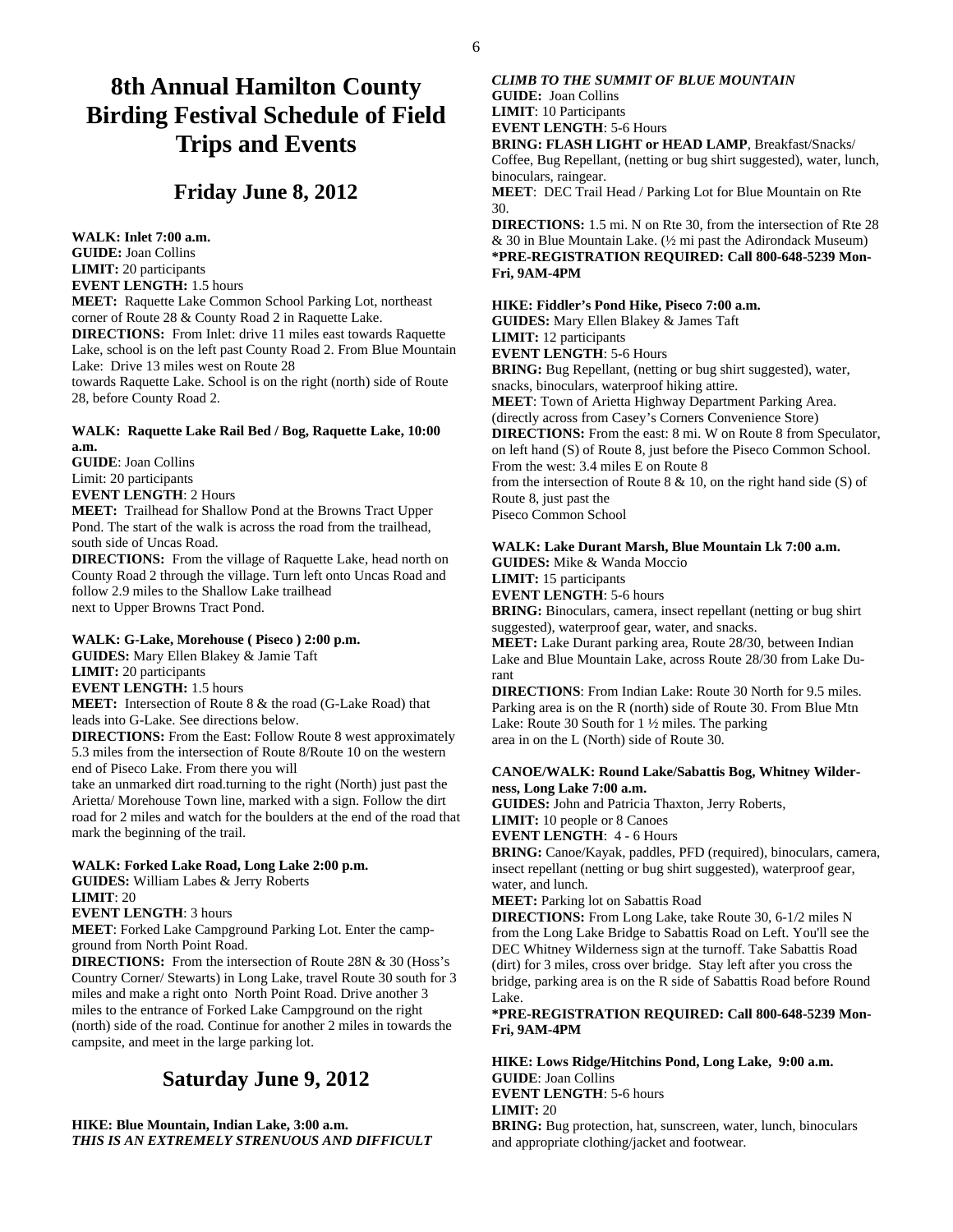**MEET:** Bog River Falls Parking Area on Route 421 (Off Route 30) **DIRECTIONS**: Drive 12 miles north of Long Lake on Route 30. Take a left-hand turn onto County Route 421 (Bog River sign) and proceed just under 3/4 of a mile to the Bog River Falls Parking Area on the left after the bridge. The actual unmarked

trail is down the road another 6.6 miles, and we will carpool to the trailhead.

#### **DRIVING SAFARI: Powley Road, Piseco, 2:00 p.m.**

**GUIDES:** Mary Ellen Blakey & James Taft

**EVENT LENGTH**: 3 hours

#### **LIMIT:** 20 participants

**BRING**: Binoculars, camera, bug repellant (for those who want to get out of their vehicles), and comfortable clothes.

**MEET:** Intersection of Route 10 and Powley Road, 1.2 miles south of the Route 8 & Route 10 intersection.

**DIRECTIONS:** From Speculator: Take Route 8 West for 12 miles, turn left (south) onto Route 10 and travel 1.2 miles. Powley Road is on the R (west) side of the road

#### **WALK: Cedar River, Indian Lake, 4:00 p.m.**

**GUIDES**: Mike & Wanda Moccio

**EVENT LENGTH**: 2-3+ hours

**BRING:** Bug Repellant, (netting or bug shirt suggested), water, lunch, binoculars, water proof hiking attire.

**MEET:** Indian Lake Library parking lot on Pelon Road (off Route 28/30) in Indian Lake.

**DIRECTIONS:** From the intersection of Route 30 & 28N in Indian Lake, drive 0.3 miles west towards Blue Mountain Lake, and make a right onto Pelon Road. Look for the library on the left, at approximately 500 feet from Route 30.

#### **EVENING PRESENTATION: Adirondack Museum, Blue Mountain Lake, 7:30 p.m.**

**FEATURED SPEAKER**: Dr. Bruce McPherson Beehler, VP Conservation International, birder and conservationist. **TOPIC:** To be announced. **LENGTH**: 1.5 hours. **MEET**: Adirondack Museum, Blue Mountain Lake **DIRECTIONS**: ½ mile north on Route 30 from the center of Blue Mountain Lake, the intersection of Routes 30 and 28.

## **Sunday June 10, 2012**

**DRIVING SAFARI: Moose River Plains IBA, Inlet, 7:00 a.m. GUIDE:** Joan Collins

**EVENT LENGTH**: 5 hours

**LIMIT:** 15 participants

**BRING**: Bug Repellant, (netting or bug shirt suggested), water, snacks, binoculars, waterproof hiking attire

**MEET:** Entrance to Limekiln Lake Campground, on Limekiln Road.

**DIRECTIONS:** From Raquette Lake: Drive 9.8 miles on Route 28 to Limekiln Road, the first left after the Inlet Golf Club, approximately 1.0 mile before downtown Inlet. From Inlet: Travel E on Route 28 for 1.0 mile, Limekiln Road is the first right after the Citgo gas station. On Limekiln Road travel 1- 3/4 miles to Limekiln Campground, which will be on your right. We will meet along Limekiln Road (outside of the campground) at this location and decide on carpooling.

**WALK: Northville-Lake Placid Trail, Long Lk 7:00 a.m. GUIDES**: John & Patricia Thaxton **LIMIT:** 20 Participants **EVENT LENGTH**: 5-6 hours

**BRING**: Bug Repellant, (netting or bug shirt suggested), water, binoculars, waterproof hiking attire.

**MEET:** Parking Lot on S side (R side) of Route 28N at (across from) Tarbell Hill Rd.

**DIRECTIONS:** The trailhead for the hike is a large parking lot on the south side of Route. 28N, 1.6 miles N on Route 28N from Hoss's Country Corner in Long Lake. Directly opposite the intersection with the Tarbell Hill Road.

#### **WALK: Perkins Clearing Walk, Lake Pleasant, 7:00 a.m. GUIDES**: Michael & Wanda Moccio

**EVENT LENGTH**: 3 hours

**LIMIT:** 20 Page 10 of 11

**BRING:** Bug Repellant, (netting or bug shirt suggested), water, snacks, binoculars, waterproof hiking attire.

**MEET:** Mason Lake parking area on the west (left) side of Route 30, north of Speculator.

**DIRECTIONS**: From South: Take Route 30, 8 miles north of Speculator. From North: 16 miles S. on Route 30 from Indian Lake. The parking area is on the west side of Route 30, and overlooks Mason Lake.

#### **HIKE: Fiddler's Pond, Piseco, 7:00 a.m.**

**GUIDES:** Mary Ellen Blakey & James Taft

**LIMIT:** 12 participants

**EVENT LENGTH:** 5-6 Hours

**BRING:** Bug Repellant, (netting or bug shirt suggested), water, snacks, binoculars, waterproof hiking attire.

**MEET:** Town of Arietta Highway Department Parking Area. (across from Casey's Corners Convenience Store)

**DIRECTIONS:** From the east: 8 mi. W on Route 8 from Speculator, on left hand (S) of Route 8, just before the Piseco Common School. From the west: 3.4 miles E on Route 8 from the intersection of Route 8 & 10, on the right hand side (S) of Route 8, just past the Piseco Common School.

#### **W.W. DURANT CRUISE: Raquette Lake, 12:00 p.m.**

Join us on a very special cruise for the birding festival, visiting with other festival participants and guides, recapping the birding weekend while sharing a meal. You may also just ride the top deck of the Durant without lunch. Many of the birding guides will be on board. Special rates are in effect for pre-registered birding participants. Boarding time is 12:00-12:30 PM , cruise will last from 12:30-2:30 PM. Cash snack and beverage bar as well as use of the restrooms (below) will be available to those riding the open upper deck. **COST:** Upper Deck cruise only: \$10/per person, if pre-registered, \$15/per person normal rate. Luncheon Cruise: If you would like to register for the luncheon cruise, the cost will be \$30/per person inclusive (meal, cruise, tax, tip) if pre-registered, \$37/per person inclusive for a walk in. Reservations are required to receive the discounted Birding Festival Rate.

**RESERVATIONS**: Please call Raquette Lake Navigation directly at 315-354-5532 to make your reservations. Visit www.raquettelakenavigation.com for more information about the cruise and the luncheon menu.

**HOSTS:** Donna & Captain Dean Pohl

*\*\*Please Note:\*\**

**Registration Required for all Outdoor Events—To Register call (800) 648-5239 or (518) 548-3076 Mon-Fri 9:00-4:00 p.m.**